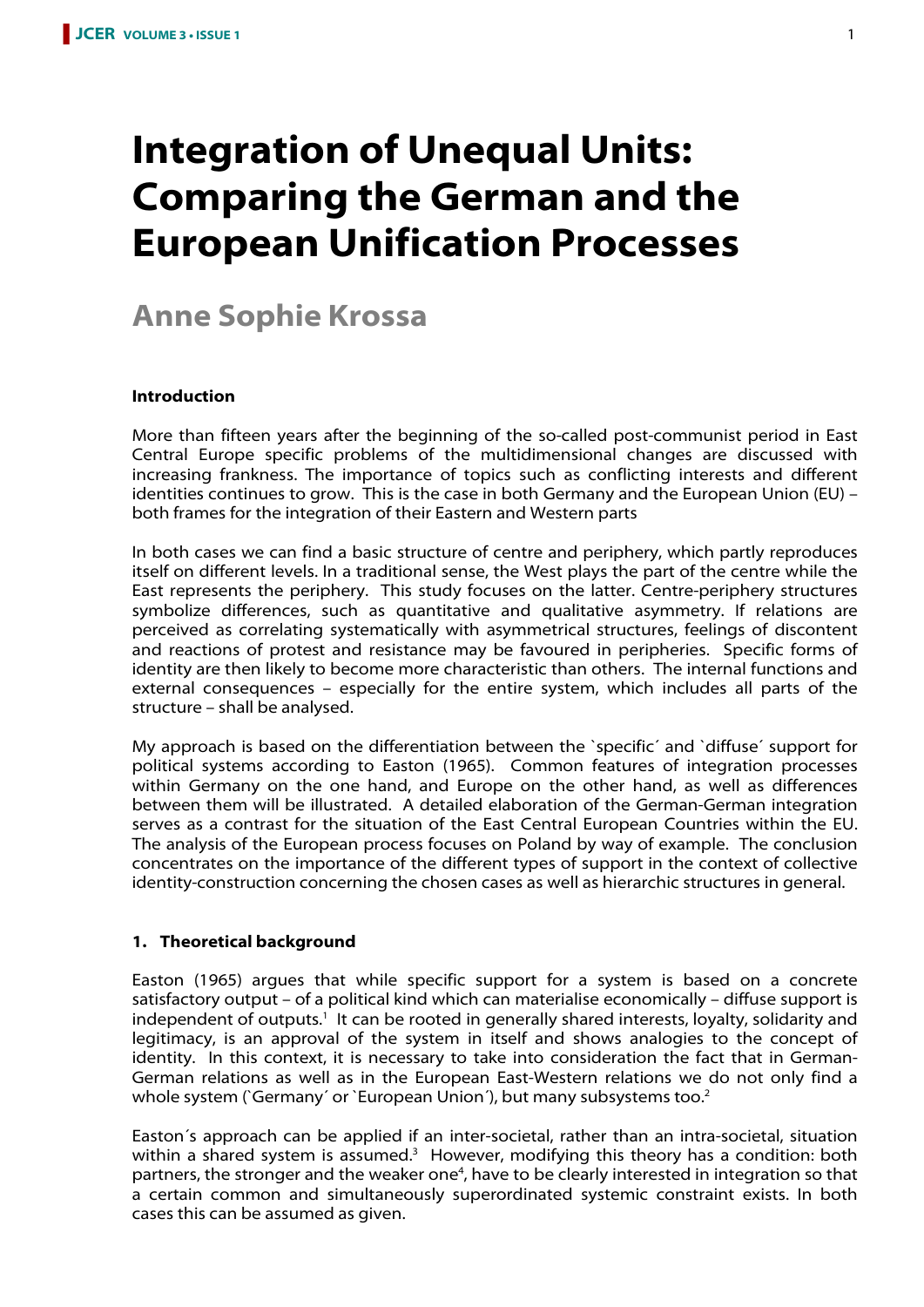As aspects of identity are focused; this text mainly refers to diffuse support. One important supposition is: the greater diffuse support for a system, the lower its dependence on specific support and vice versa. If the system as a whole has a relevant advance of trust at its disposal, the political output of the stronger partner or the material help respectively may be, at least for some time, lower, compared to its dimensions in a situation with hardly any or even no diffuse support. However, it has to be assumed that diffuse support cannot be stable in a long term perspective if specific support was not perceived as sufficient. In other words, if interests are not satisfied to a certain degree, it is possible that the belief in the legitimacy of a situation or relation will decrease. This can withdraw the basis of loyalty and solidarity. But it is not imperative that the interests are of a material kind, rather perceptions of status are focused.<sup>5</sup>

#### **2. The Unification Processes 'East' – 'West' Germany and 'East Central Europe' – 'European Union': Similarities and Differences**

At their beginning, both unification processes were based on relatively widespread diffuse support.<sup>6</sup> This was substantiated by elements of collective identity<sup>7</sup>. In the case of Germany there existed a very widespread traditional idea of unity, which can take different shapes, depending on generation especially, and in the European context a conscience of belonging together in principle can also be found. The two cases are most comparable on a structural level. Differences can be analysed with the help of the specific ways in which the Eastern and Western parts approach each other. These concern speed, geographic location and size.

European unification is certainly more extensive and complex because of relatively highly differing degrees of development. From a West European perspective the geographic space, that is `entitled´ to experience loyalty, is relatively harder to define. This is one of the reasons why the European perception of unity was far more asymmetric than in the German-German example (see footnote 6). However, in both cases the citizens of the Eastern regions felt a stronger tie with the West than the other way round. In addition to this pull-factor, the European example shows the important push-factor of an aimed demarcation towards Russia.<sup>8</sup>

The question of German reunification found a fast positive answer, albeit without leaving much room for discussion. Correspondingly, the speed of equipping East Germany institutionally and infrastructurally was high and a shared identity seemed to be rather selfevident. This was favoured by the assumption that *cum grano salis* regional identity is less suitable for instrumentalising a scheme of 'friend and enemy' as national identity, mainly because of the lower number of options for distinction (Bergem 1999: 199). Altogether, the starting-conditions of the German case may be called relatively favourable.

After the initial euphoria, both Eastern regions soon experienced disappointment and disillusion<sup>9</sup>. Disappointed expectations became externalized which meant that deficits of the transformation processes were often not ascribed to the failure of state-socialism but to the partner of unification (Woderich 2000: 104). This is reinforced by persisting differences between East and West, which are often perceived, as directed `from above´. Additionally, these differences, may they be the unequal payment in East and West Germany<sup>10</sup>, the interim regulations for free exchange of persons from East Central to Western Europe<sup>11</sup> or the argument about subventions in the field of agriculture<sup>12</sup> are felt by a large proportion of the population.

Forms of identity which develop are also increasingly directed against the perceived dominant partner. Dysfunctional consequences for the system as a whole are then inevitable. However, the course of transformation makes these identity-types seemingly unavoidable because the formal inclusion into the new institutional system makes the exclusion of culture and way of life rather probable. This results in feelings of being a second class-citizen or stranger in one's own country (Woderich 1996: 87f.). But these identities are not a direct reproduction of old patterns. Rather, they are new forms of specific self-view which combine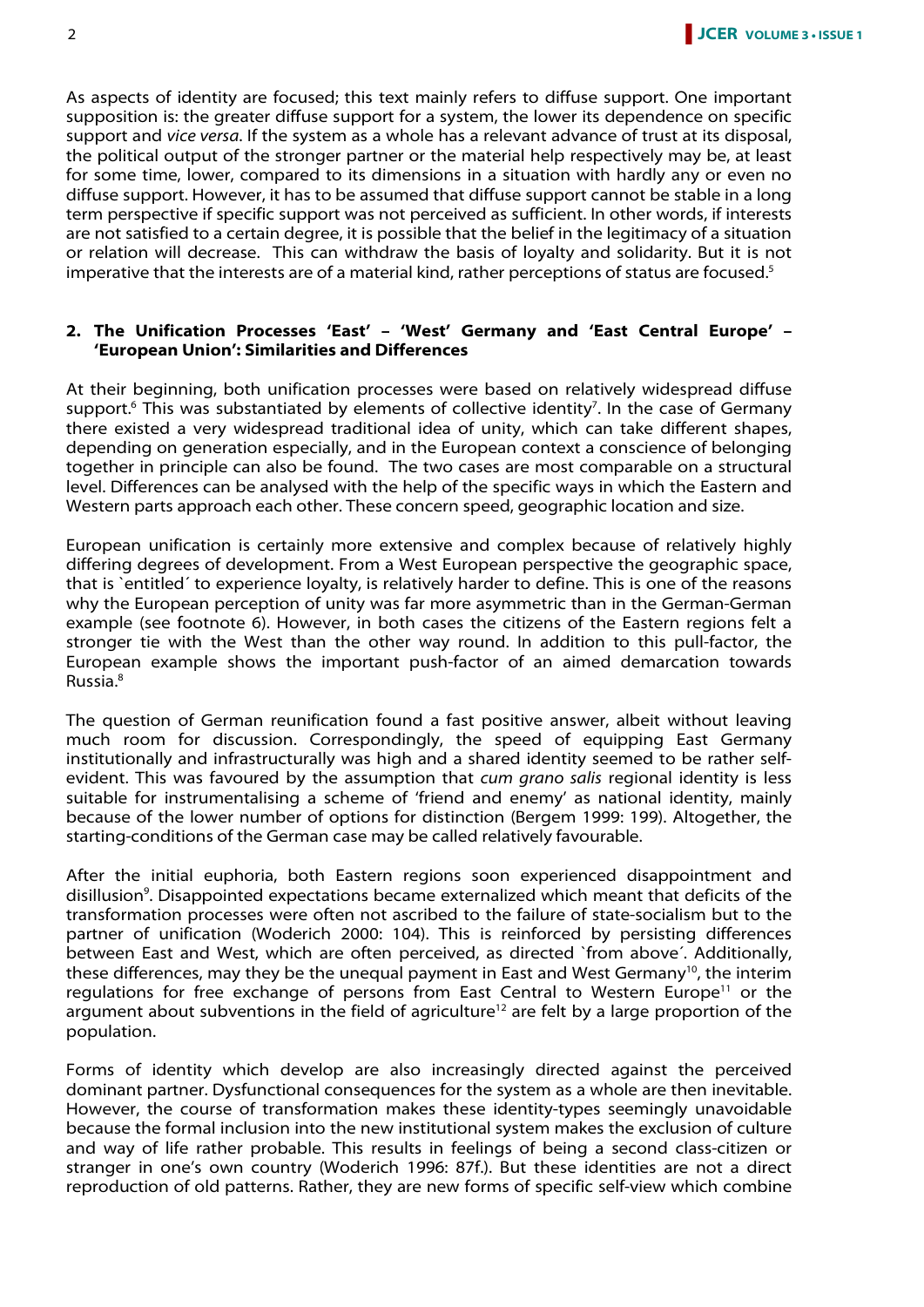forms of praxis which people already are accustomed to with current experiences and future prospects (Woderich 1996: 96). This has specific consequences for each system as a whole.

# **3. The German Unification**

As has been mentioned already, in general, the starting conditions of the German unification were more favourable. This refers to a stronger and, at least in the beginning, a far more symmetrical feeling shared unity and identity. However, on closer inspection it is possible to detect that the feeling of belonging together, loyalty or solidarity has partly given way to rather pessimistic attitudes<sup>13</sup>. A majority of East Germans do not perceive themselves as treated equally, thus regionally different identities gain importance<sup>14</sup>.

# 3.1 From euphoria to disillusion

In East Germany the situation developed as follows: after a euphoric phase, which was characterized by a considerable lead of diffuse support, it soon became obvious that bringing the systems into line with each other economically would prove difficult – at least in the short to medium term. The actual problematic structural conditions of East Germany appeared to fade into the background while the West was increasingly blamed for providing insufficient support and responsible for the difficult economic situation in the East. This perception of the Western output favoured the development of low, specific support on the part of the East. At the same time, a specific interpretation emerged that suggested that the West had no sufficient feeling or understanding of solidarity; in other words, it did not invest enough diffuse support in the common project. Therefore the basis of diffuse solidarity of the East was reduced.

At the beginning, this process was primarily about economic issues. The perception of a poor and inadequate political integration completes this picture. For the individual, this is expressed as a feeling of being 'absorbed' or 'annexed', as being inferior in a one-sided process of assimilation, because important political questions are decided 'elsewhere'.<sup>15</sup> The existing feeling of *strangeness* towards the (Western) political system is grounded in the fact that the East Germans fought successfully to take over the democratic institutions but, however, did not ascribe the practical process of institutional transfer to themselves (Woderich 2000: 106). It appeared to be an application of external institutions and their `players´. This, combined with the impression of a 'simulated' rather than actually practiced democracy, favoured a loss of diffuse support<sup>16</sup>. As many East Germans viewed their (political) interests as being unconsidered, they then appeared to question the legitimacy of the system as a whole, which also diminished feelings of loyalty and solidarity.

In light of this, the multidimensional structure of centre and periphery which is related to economic as well as to political interests, became identity-effective. This emphasises how sensitive the relation between diffuse and specific support is. Therefore, both ideal-types can only be separated analytically, because in reality they are not independent of each other. Instead, they stand in a relation of exchange, especially concerning aspects of status.

# 3.2 The development of an Eastern 'counter-identity'

There have been attempts to reinterpret this perceived multidimensional inferiority. These include a symbolic reference to objects, codes and signs that can create a sense of connection, and relate to a shared world and its specific history, as well as to generate an exclusive knowledge of the (East German) minority, thus converting the structural inferiority into a virtual superiority (Woderich 2000: 109). This is expressed for example by preferences which have exclusive meanings. Discourses about assimilation to West German forms supported a consciousness and an emphasis of East German *markers* as a counter-identity (Bafoil 1995: 5).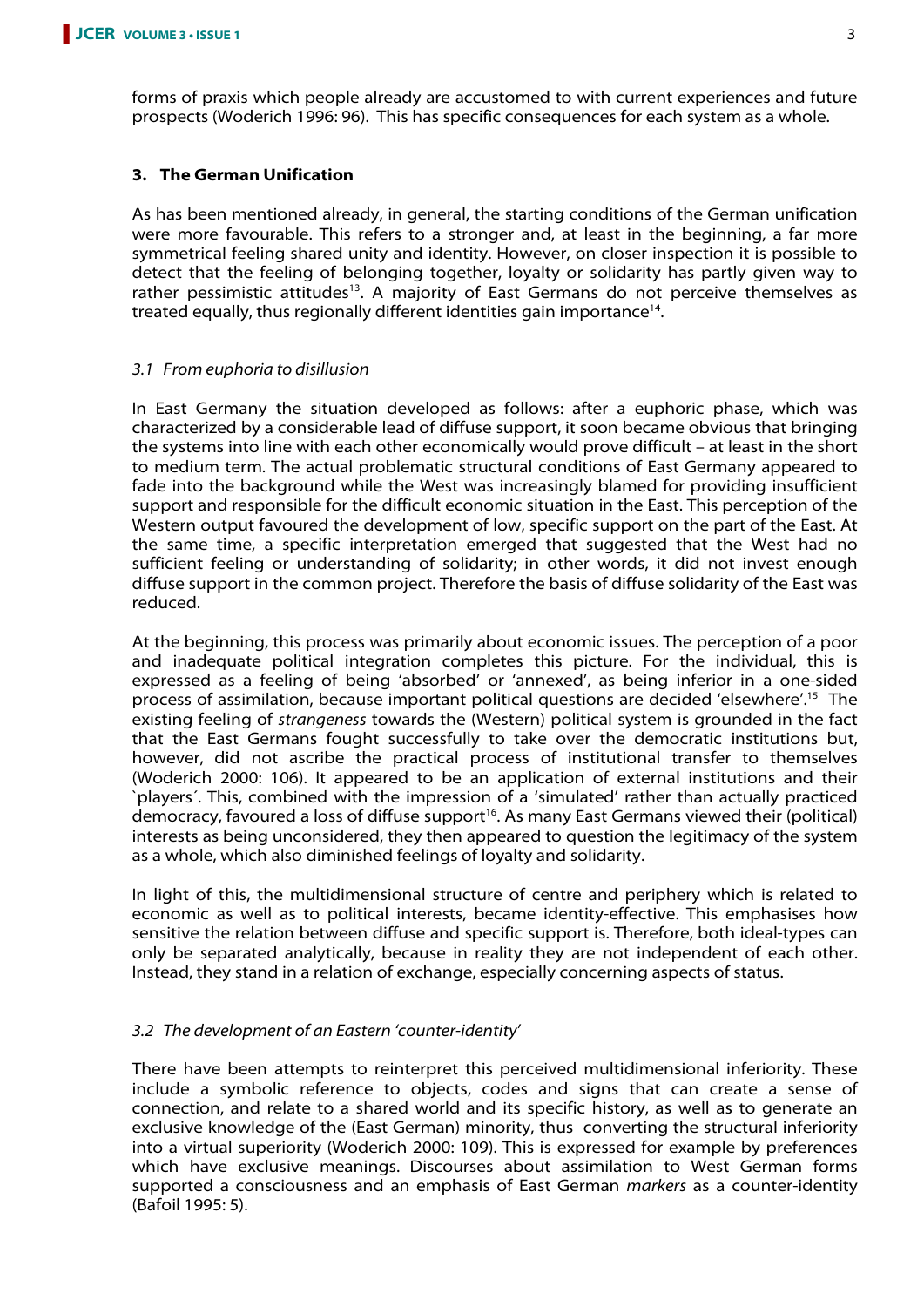The consciousness of an East-identity emerged in many and diverse forms. This has also an exclusive dimension because of its characteristic particularism: a demarcation from Western Germany which might have problematic consequences for the joint project `Germany today´ and its important functions and expectations on both sides<sup>17</sup>. 'Obstinate formations of identity<sup>'18</sup> therefore try to restabilise specific traditions as a typical reaction to radical systemic discontinuities – largely independent of their democratic legitimation (Woderich 2000: 112).

Reactions of the West include attempts to understand, but also helplessness, a simple lack of interest and a refusal to accept responsibility for problematic aspects of the integration process. At least indirectly, the East is reproached with a lack of its own initiative and its incapability of effectively handling the means at its disposal. Primarily, this is about financial help that has been and continues to be transferred from West to East Germany<sup>19</sup>.

The West is significantly less conscious of political asymmetries. This is not so surprising because, structurally, it is the stronger part. Widespread reactions can only be observed in the context of electoral successes of the socialists (former communists) in the East. In general, the West also developed a regional self-concept which distinguishes itself from the so-called 'Ossi', though this obviously has passed its zenith already<sup>20</sup>. Thus, an asymmetry exists on the level of identity: the West does not need the East for positioning itself; rather it is the other way round<sup>21</sup>.

#### 3.3 Structures of identity in today's Germany

As the structure of centre and periphery can be perceived as relevant to both East and West Germany and runs along several levels, it is difficult to fully comprehend. For example, when cleavages are fixed on the level of identity, then the situation has the potential to influence society as a whole. Stabilization of elements of identity with a mainly exclusive character might, however, be problematic for shared systems.

This situation includes the risk of switching from the level of politically negotiable interestdiscourses to their 'culturalization'. Individual opinions then become an expression of a cultural character with a tendency of being deeply rooted and hardly changeable (Bergem 1999: 200). Consequently, the policies are thrust into the background because of their supposed ineffectiveness.

This risk grows if specific East-German experiences are not considered in public discourses and, therefore, the specific ways of understanding and life-achievements are not recognized (Woderich 1996: 96). The longer this problematic situation lasts, the stronger the wish and the need of articulation of `East-German problems´ becomes.

#### **4. The process of unification between 'East Central Europe' and the 'European Union'**

There are several reasons for choosing the relations between the European Union and Poland as an example of integration between West and East Central European countries. Firstly, aspects of the typical regional course of history have developed especially clear contours in Poland. Historical consciousness is still exceptionally strong there (from a Western, and especially from a German perspective). In addition, the current conflicts between Poland and the EU manifest themselves with particular distinctiveness to the key debates of this article.

I begin with a glance at Polish-European history which provides the basis for the Polish attachment to (Western) Europe and therefore forms the background to the advanced diffuse support for the shared institutional system of the `European Union´.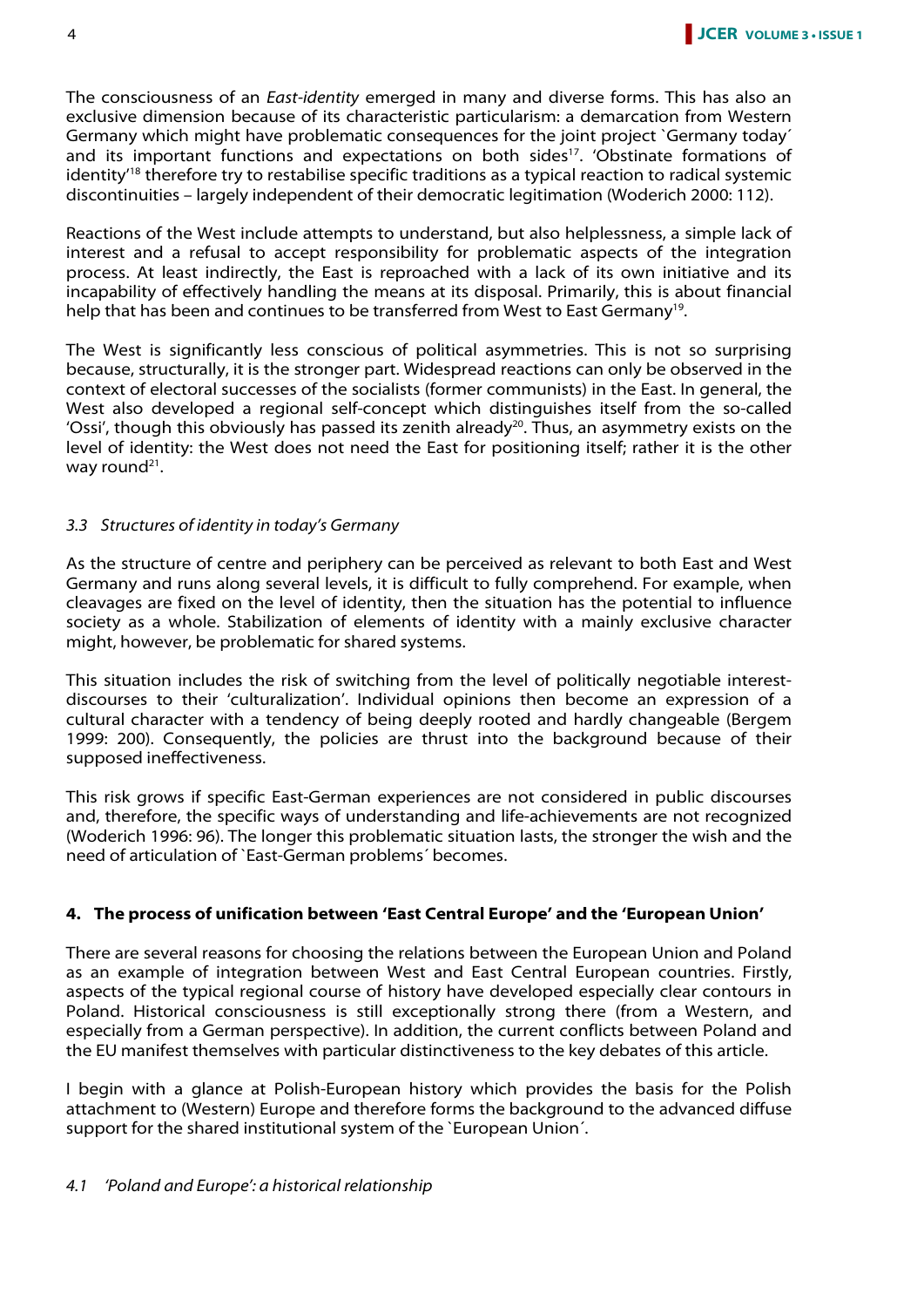The sense of belonging to (Western) Europe has genuine religious roots: "In the beginning of the 'Europeanisation' of Poland stands the adoption of Christianity from Rome in the year 996" (Krasnodebski 1999: 77, translated quotation). Poland's position as a 'religious border' manifested itself historically as antemurale christianitatis and traditionally plays a particular role in understanding the nation. In Poland a close relationship between Catholic faith and national distinction from 'the outside', mainly the non-Catholic 'barbarism', symbolized by Russia, existed. At the same time, religion played a functional role by orientating identity towards Western Europe. Hence, it was an important aspect of an open-mindedness concerning the values and way of life of Western Europe at that time and supported their adoption in Poland. Even today, Christianity has an important meaning as a criterion for cultural-geographical demarcation and as a spring for shared values from an East Central European and especially from a Polish perspective (Klunkert 1996: 234).

This leads to a second relevant traditional line of identity construction involving the analysis of historical developments, namely, the liberal elements of self-understanding, as well as related forms of collective identity. Historically, the roots of this line of tradition in Poland reach back to the 'Republic of Nobility' in the  $16<sup>th</sup>$  century. At that time, an early democratisation of the state took place (Stölting 1995: 159f). The Polish situation in those days was characterised by the social power in the hands of the nobility that made decisions through an early kind of parliament. This period has since been known as the golden freedom. This is the background for the employment of the term 'Pole' in a political sense especially in the 17<sup>th</sup> century (Krasnodebski 1999: 93). Additionally, these ideologies became concrete in the first written constitution of modern Europe that was passed by the Polish Imperial Diet on May 3<sup>rd</sup> 1791.<sup>22</sup>

At that time, thanks to the fundamental influence of the French Revolution, nationalism was used to support the creation of politcial entities, in the form of the nation-state. Throughout  $18<sup>th</sup>$  and  $19<sup>th</sup>$  century Europe, nationalism was classified as an ideology of liberation in a selective and inclusive sense. 'Europe' and 'civil freedom' became weighty slogans. A connection of the national ethos with internationalist and generally humanistic ideals characterised Poland at the beginning of the 19<sup>th</sup> Century.<sup>23</sup>

Europe had a particular position when actions in the context of conflicts were interpreted not only in the name of national particularism, but also for the `freedom of Europe´. The idea of the democratic constitutional state and the general acceptance of human rights were the most striking features of the historic images of Europe (Klunkert 1996: 235). The political and inclusive character of the corresponding collective identity with its emphasis on the individual (vs. the collective) favoured a kind of liberal patriotism instead of exclusive nationalism.

Paradoxically, at the same time a national mythologisation of history took place.<sup>24</sup> This means, that the liberal element also offered a possibility for identifying cultural - and collective aspects of national identity as natural ones. The reciprocal chance of connecting the analytically antithetical categories in this way offers the theoretical basis for the amalgamation of the different identity elements. Although it is questionable about whether it is appropriate to speak of a fracture on the depicted background of the numerous possible connections and real combinations, this is essentially what happened, with an historical fracture taking place extending once more the multidimensionality of collective identity in Poland. After the primarily liberal political nationalism the tables had turned again.

The divisions of Poland in 1772, 1791 and 1795 played a decisive role in this process.<sup>25</sup> After the last division the Poles lost the right to exist as a state. On the basis of the long-standing situation of foreign rule in combination with a weak bourgeoisie, the exclusive national element became accentuated at cost of liberal elements. Correspondingly, the former central reference point of national unity – civic rights and liberal freedom – underwent a substantial transformation: romantic ideas of 'common blood', 'common descent' and shared language resulted in the development of an exclusive nationalism (Weiss/Reinprecht 1998: 29). This was a turning-point, which shifted the importance of national identity from humanism to an exclusive perspective.<sup>26</sup>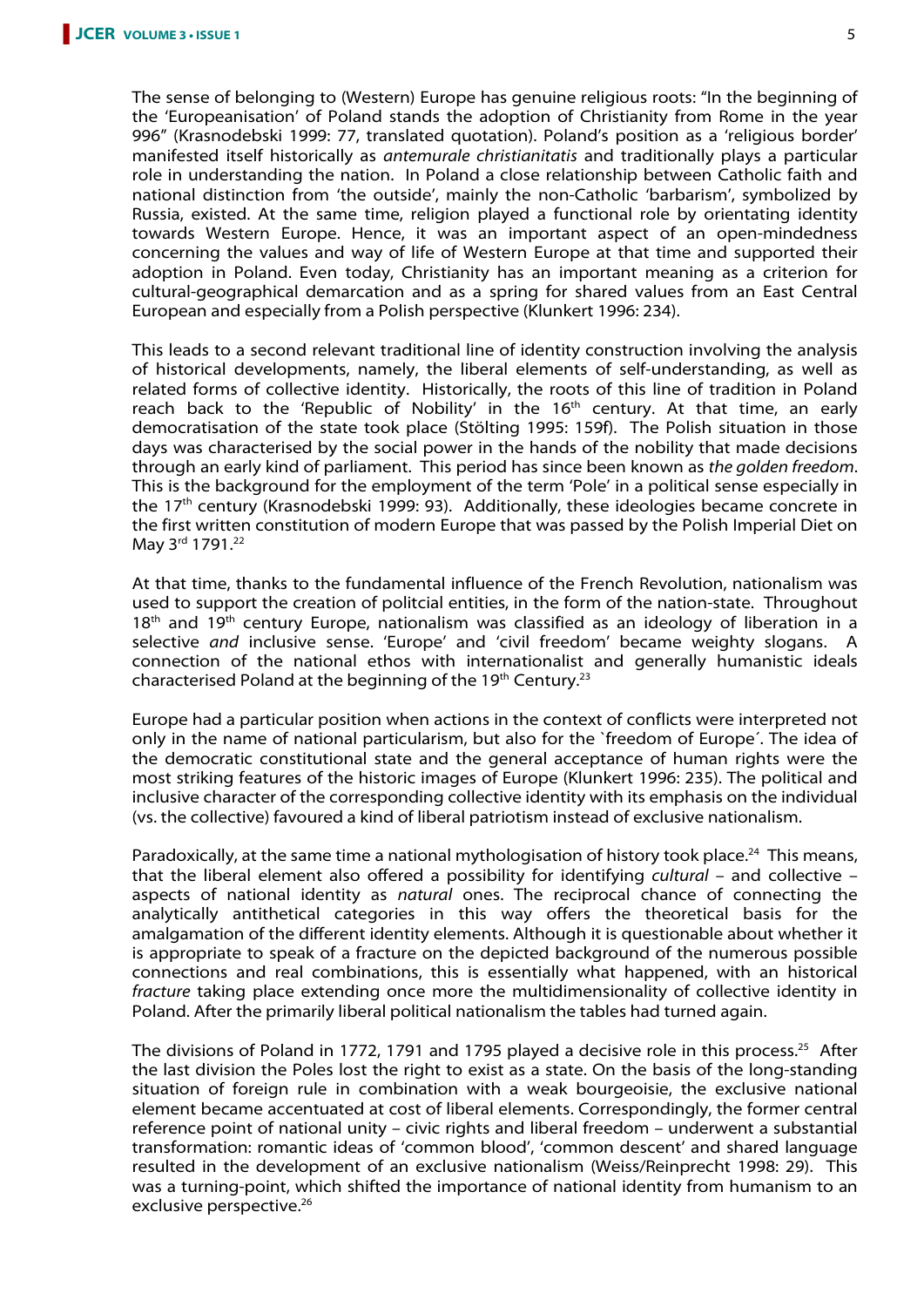Like most of the post-communist states Poland was not able to return to real experiences of democracy. This was also true for the interwar period: "The so-called democratic experiments of the interwar period lasted less than a decade and are best understood, in any case, as authoritarian politics in democratic guise" (Bunce 1995: 89)<sup>27</sup>. During this time, the traditional line of identity construction against the East, and primarily in opposition to Russia, was revived. Again, the concept of Poland as an outpost of Europe dominated. This time, the demarcation was less religious and more political – although it certainly followed the same borderlines. The Polish border to the East was considered as being identical with the imagined border of a European identity (Holzer 1996: 88).

The Second World War affected Poland in a particularly hard way. The population found itself again under foreign rule, this time by the German Nazis. Not surprisingly, an exclusive national identity was typical for the Polish population until the end of the Second World War.

Poland didn't become a sovereign state after 1945. The communist system was perceived to be forced upon the Polish people and as extraneous to the 'Polish nature': "From a traditional Polish point of view, bolshevism was a product of a civilising crisis and an extreme expression of authoritarian tendencies within the Russian culture. Therefore it sometimes has been even regarded as `asiatic barbarism´" (Krasnodebski 1999: 74, translated quotation).

Although a `selectively excluding nationalism´ was tolerated from 'above' after 1945, this did not help to establish a real identification between the Polish people and their rulers, because exclusion was mostly aimed at the non-socialist West. The new rulers understood that a limited synthesis of communism and exclusive nationalism was politically expedient, thus rendering it possible to appear as guardians of the historical interests of the nation (Fischer-Galati 1994: 34). In doing so, traditional nationalist concepts were revived, such as "the superiority of a mono-national state over a multinational one and the conviction that the state consisted of a 'racially pure' Polish population" (Holzer 1991: 400, translated quotation). Furthermore, anti-German emotions as well as a 'tactical anti-Semitism' were instrumentalised, while Russia and the Russians, who traditionally have been a target of exclusive nationalistic resentments from the Polish side, served as a 'natural reserve' (Holzer 1991: 400). This concept obviously came into conflict with the traditional lines of identity construction, and therefore did not really support identification with the situation and the system. However, a partial success of this strategy could have been observed.

At the same time, another ideology developed, which can be considered a counterpart: a mythological and 'complete' structure of a moralistic image of the society (Tatur 1994: 28). In this sense, 'European identity', mainly as a 'Central European identity', gained more attention, especially in the 1980s.

Historically the relation to Western Europe is typically linked with a specific mysticism. This emphasises religious ideology, as well as the one of enlightenment and favours the idea of a quasi-natural feeling of unity which forms a basis of diffuse support.

#### 4.2 Images of Europe and of the European Union in Poland after 1989

The images of Europe and the EU are closely linked. Immediately after 1989 the perception of the two as one concept was very common. Today the distinction between European identity and support for European integration within the EU framework is more clear-cut.

#### 4.2.1 Radical Change and Euphoria

While 'Europe' symbolises a shared culture, the EU represents its contemporary institutional composition. In principle, 'Europe' for the East Central European side functions largely as a 'moral justification' for the right to participate in the EU. During and shortly after the upheaval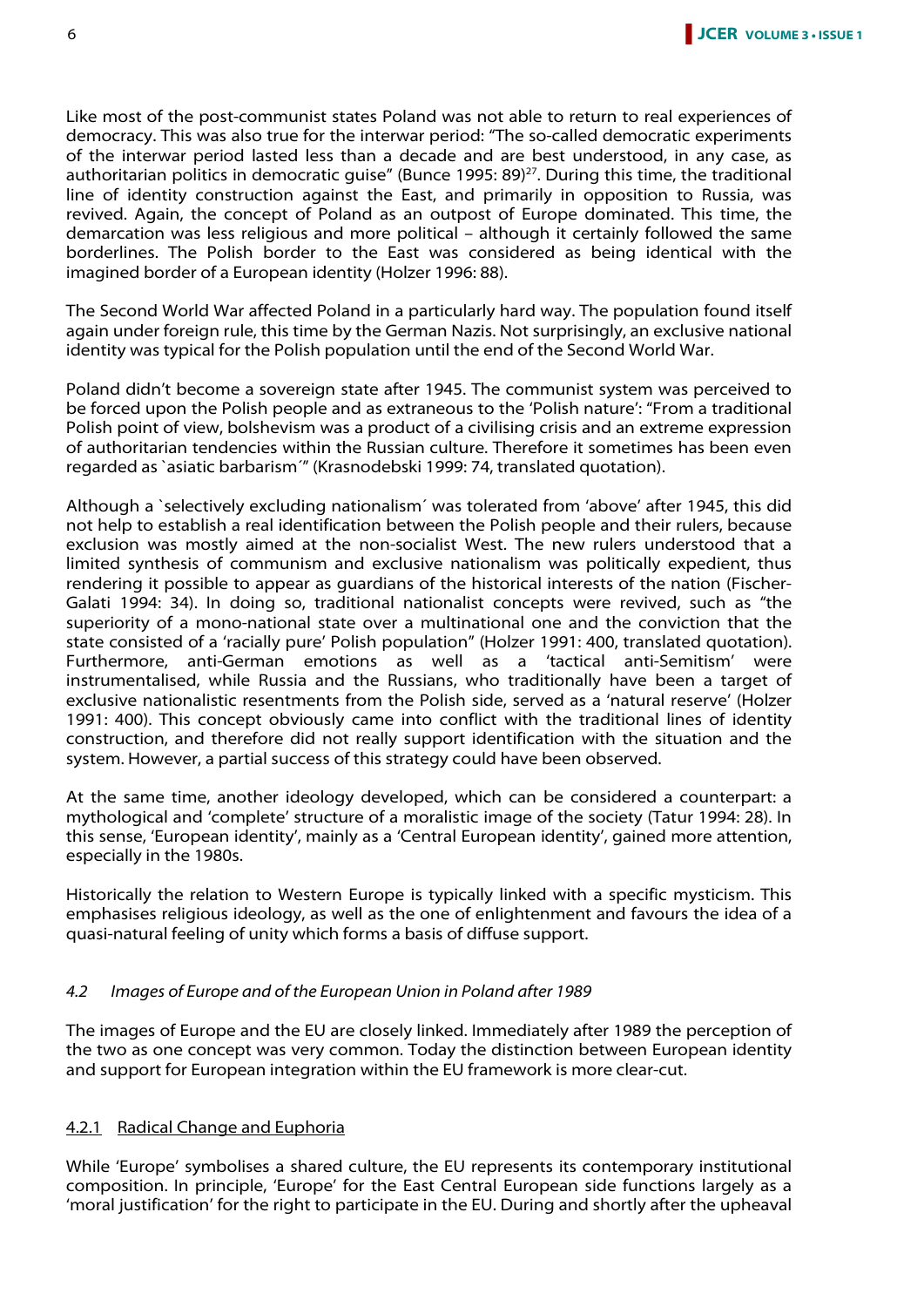of 1989, this differentiation between the two terms was not that distinct. On the contrary, the EU was perceived as heir of an old, positively revitalised Polish 'European identity' and therefore was able to set an 'advance of trust'.

The EU has been seen as the (then) present-day shape of Europe. In this sense, it had substantial symbolic value: "The EU has been an important external anchor to the consolidation of democracy since a civic, democratic ethos has been inherently linked to European identity" (Villa Faber Group 2001: 37).

Alongside economic and political interests, a traditional element of identity was also highly significant. Although the interests in the foreground were mostly of material kind, the expectation, or better, the pretence that Western Europe should come up to these interests was mainly based on the symbolic level of the historical and cultural self-understanding of the post-socialist countries of East Central Europe. Part of this was, and still is, based on the claim of historical and cultural `belonging´ to Europe, which "had been violently interrupted for 40 years" (Srubar 1995: 679, translated quotation).

The deep roots of European identity were indicated by the self-denotation as (being part of) 'Central Europe' and by the claim of 'returning to Europe'. These sentiments were frequently expressed during this phase in Poland and emphasised the wish to become a member of the EU. At the beginning of the collapse of the real-socialist regime, unrealistic concepts and images of Europe were widespread. They were additionally pushed by a feeling of threat as a neighbour of Russia. At this time, a psychological repression concerning the past of realsocialism also began. But as the political reality in Europe had changed substantially, the 'frozen' pre-war images of Europe could not be applied anymore (Klunkert 1996: 236).

Holzer (1996: 91) states that the image of Europe in Poland during the first half of the 1990's was mainly determined by economic factors, especially because most of the knowledge was obtained through satellite-television; impressions and pictures of prosperity were perceived as European characteristics. The term 'Europeanization' for a majority symbolised the rise of the living-standards, high wages, quality of life, cleanness and order as well as a high level of technology and work organisation (Holzer 1996: 97).

For more educated parts of Polish society, the cultural factor – an 'old European culture' was, and is, assumed to be more important. These political and intellectual circles interpreted 'Europeanization' as the process of economic integration into the EU on the one hand and the "development of shared European norms of political and civil life (political democracy, human rights, self-administration, rule of law) on the other" (Holzer 1996: 97, translated quotation). The more unrealistic and especially unbalanced the images, expectations and hopes were, the more inevitable have been disappointments.

# 4.2.2 Changing images of Europe and the European Union

As the misperception of the new situation became obvious, the interpretation of the interconnection between 'Europe' and 'European Union' began to unravel. European identity was more and more understood as not necessarily connected with personal support for EU integration.

The first implementation of new institutions to foster European integration, along with underlying values, was based on a widespread and diffuse support (Easton 1965). This support lost ground when the economic and the political output of the new common system (the EU) fell far below the expectations and was interpreted as inadequate support of 'the other side'. `Insufficient' output withdrew the basis from potentially ongoing diffuse support. This manifested the differentiation between a 'cultural Europe' and an 'economic EU'.

In the economic field, disillusionment was representative of disappointed consumer expectations as well as psychological stress related to issues such as personal job insecurity.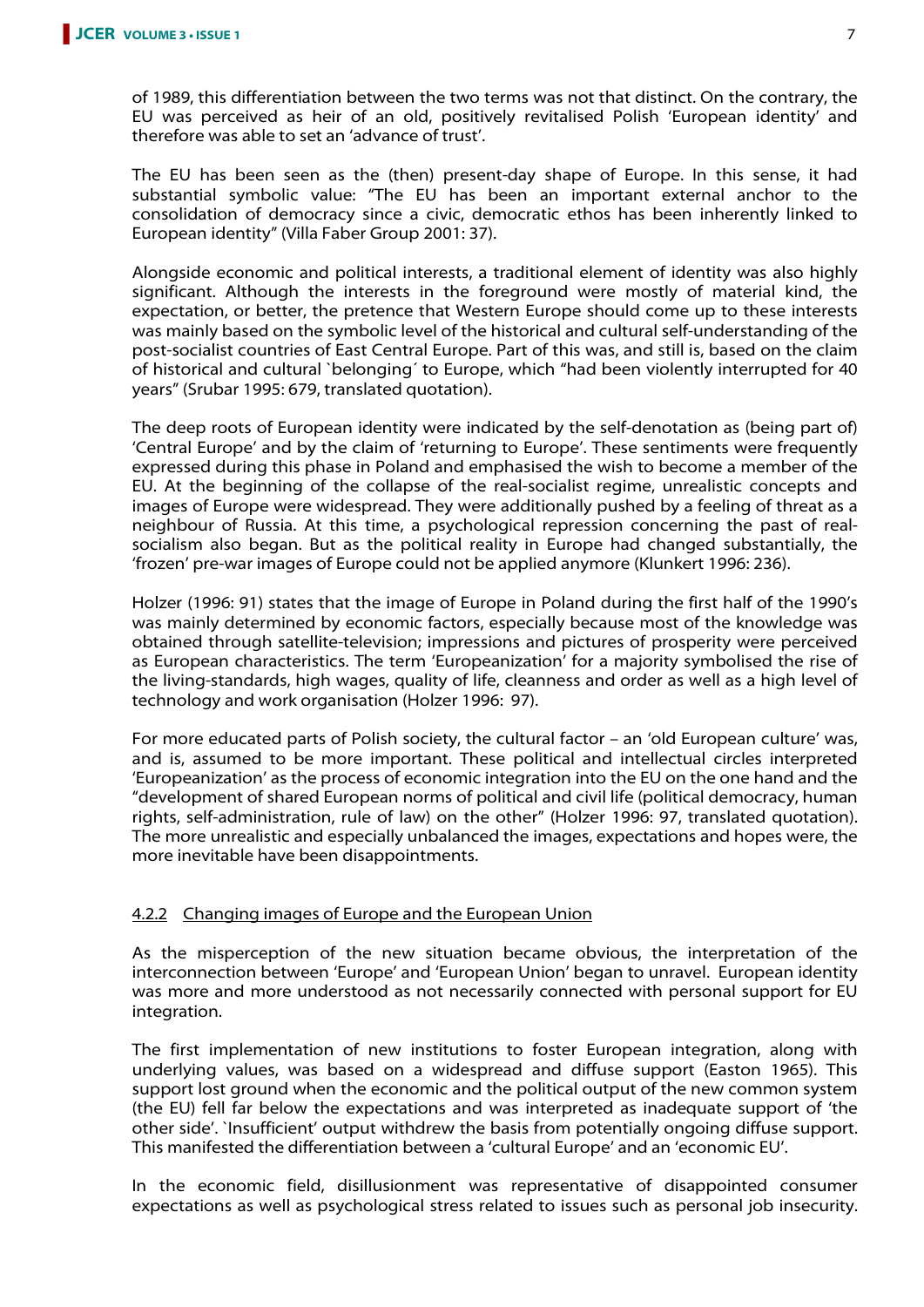This mainly concerned workers and employees of state-owned enterprises, a large number of smallholders and pensioners. At the political level, the country saw itself confronted with problematic home affairs such as corruption and the need to overcome the political crimes of the communist period.

This preparation process from the side of the new members in East Central Europe meanwhile was considered largely as a unilateral adaptation to the Western European rules. The asymmetrical structure of the access negotiations turned out to be more and more problematic. The East Central Europeans expected equal negotiation in principle, but instead had to accept that their level of access is granted by the West. Critics became louder when the negotiations were perceived as intergovernmental and 'our' (i.e. 'Polish') national interest had to be defended against the national interests of the incumbent EU member states (Villa Faber Group 2001: 1). Two examples illustrate these problems: the negotiation of the constitutional convent and agricultural policy.

Although the new member state countries are directly affected by the results of the discussion about the future shape of the EU, during negotiations they were present as observers only. Being reduced to this status, however, was a source of ongoing disappointment that was easily connected to the already existing scepticism concerning the process of accession. Because of the impression that the EU doesn't attribute adequate meaning to their positions, there was a significant risk that the East Central Europeans would lose interest in the future of the EU (Villa Faber Group 2001: 50) or that they would feel provoked and try to enforce their specific national positions.

The agricultural policy is especially problematic with regard to the East Central European countries.<sup>28</sup> Poland still has a large number of smallholders. On the one hand this means that if the EU would treat the Western and the Eastern peasants equally, it would create immense costs for the Union and additionally confuse the entire income relation. On the other hand, the now decided rejection of equal treatment and the decision to adopt transitional regulations for years, affects huge parts of the population. The political weight of smallholders in Polish society is big enough to provoke crises and shifts in public opinion<sup>29</sup>. At the same time, there is a growing impression of being politically and economically powerless within the 'common system', particularly among political circles in Poland. These circles already anticipate that Poland may play only a secondary role in the process of European integration (Holzer 1996: 101). The wider population also feels powerless face to face with the EU.<sup>30</sup> Klunkert (1996: 238) writes: "This self-observation as being 'Europe's edge' stands in crass opposition to the self-perception as 'Europe's centre', as the historical images of Europe suggest the position of the own culture".

Summing up, it can be said that the perception of the EU as non-transparent, undemocratic and therefore illegitimate, increases. The relative turning off from Western Europe intensified when Russia, as a significant push-factor, lost importance as security interests decreased because of the accession to NATO of Poland, Hungary and the Czech Republic.

This opened the way from euphoria and the development of trust to scepticism. Consequently, it became more and more difficult for governing elites to handle the divergence between meeting the requirements of the Union and convincing their population of the necessity and value of the concessions – and possibly ensuring it morally through a 'European community of values<sup>'31</sup>.

#### 4.2.3 Poland after the EU Accession Referendum

Poland is the biggest country of the East Central European region. Today it is characterized by huge agricultural and obsolete industrial sectors which pose serious problems to the necessary processes of structural modernization. This situation is the basis of widespread calls for welfare payments and `careful´ restructuring. Attitudes towards the European Union are quite mixed. Until a few weeks before the referendum took place on 7-8 June 2003, large parts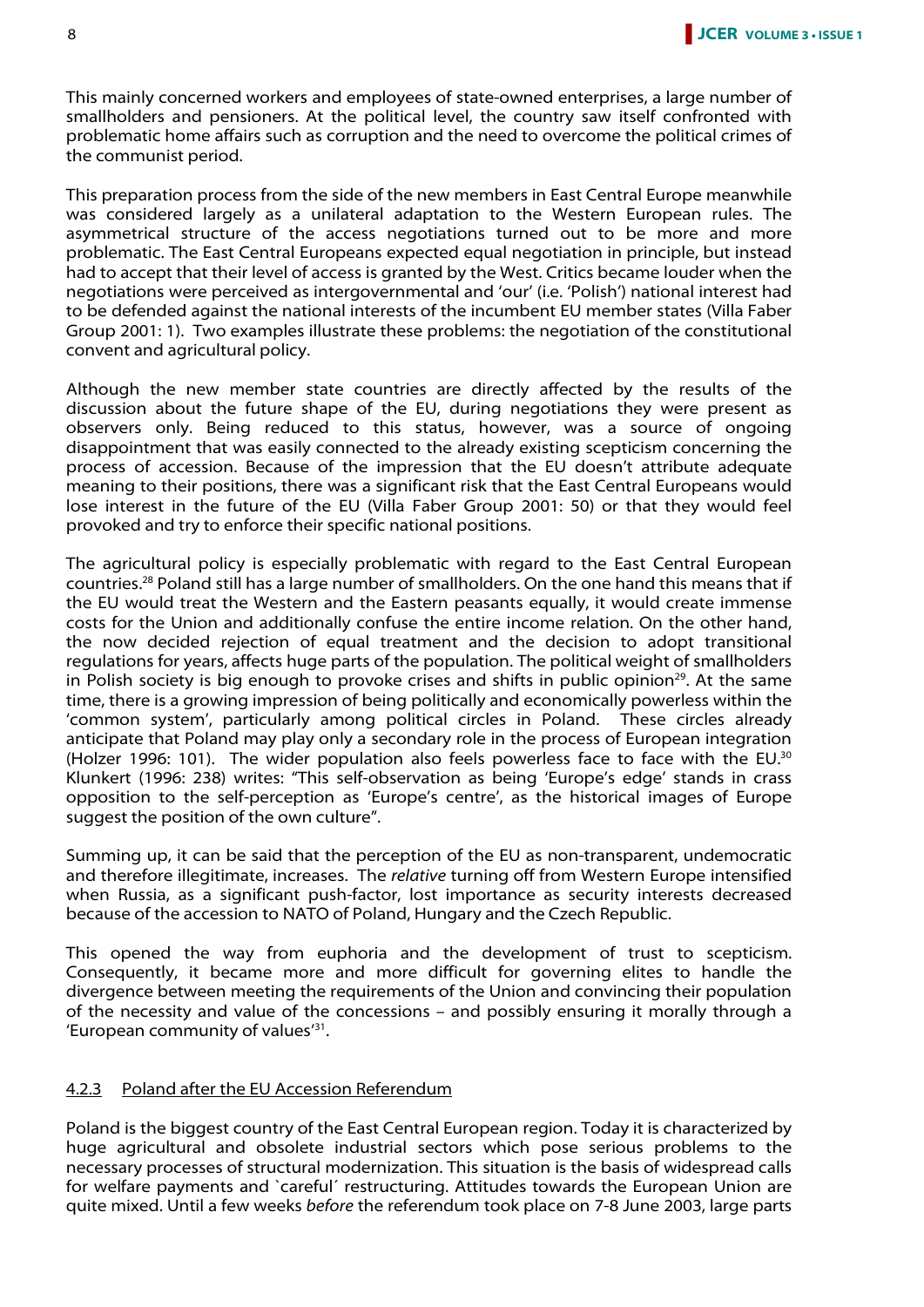of the population were sceptic and perceived European integration as a dominating menace. The committee responsible for the referendum campaign feared a defeat with incalculable societal consequences and, therefore, reacted to these conditions by appealing to a European consciousness. This meant that they used an emotional and direct identity related argument. For this purpose, Poland typically was called not only `part of Europe´ but `being Europe´.

This strategy was successful: more than 50% participated in the voting and more than 80% voted `yes´. However, enormous expectations were raised leading to the view that a much better future will follow the accession to the European Union. This combination is not without risks. It links identity-aspects relatively closely with a combination of immaterial and material elements, united in the expectation of a better future. Now, the strategy of the campaign committee is to say, "Yes, our situation will improve in an integrated European Union, if we work hard on it". The open question is, 'has this been achieved in time or is a new wave of disappointment is already on its way?'

# 4.2.4 Steps of Development Towards an Antagonism Between `EU´ and `Nation´

If support for a 'common Europe' in Poland should decrease further, antagonisms between 'Europe' and 'the Polish nation' will grow. Indeed, this can already be observed. This development is related to the traditional East Central European understanding of 'nation'. As previously shown, after long periods of foreign rule, the nation is interpreted as the essence of the collective self, including the wish for significant independence as a political subject. If political output is sensed as unsatisfactory due to minimal autonomy and participation, it leads to refusal of an 'EU-hegemony'. Concerning Europe-related aspects of identity, this means that "the more frequently conflicts concerning objectives occur between the European and the national level, the higher the probability of an European identity loosing attractiveness" (Lilli 1998: 154, translated quotation)<sup>32</sup>. In fact, the situation of the still relatively young political sovereignty becomes particularly precarious within the described forms and hierarchic structure of centre and periphery<sup>33</sup>.

Positive and negative experiences of Europe and related images and identity attitudes are certainly not distributed equally among the population. Internal conflicts grow as cleavages between 'winners' and 'losers' harden. Analogous to social groups, the political parties polarise increasingly along the topic of 'accession to the Union'<sup>34</sup>. And here the judgements about a 'Europeanisation' of Poland vary. One group of politicians, intellectuals and publicists of the right wing put the so-called 'European cosmopolitanism' in opposition to a 'true' Polish national consciousness, other representatives of the political and intellectual spectrum try to underline the binding of the Polish national consciousness to the idea of Europe (Holzer 1996: 97).

Hence, the cleavage that divides the Polish society did not only develop along the line of 'elites versus masses', although some correlation with the degree of education certainly exists. The topic won increasingly public interest and importance as the date of accession approached. Correspondingly the tone of discussion became sharper. This was especially the case in Poland<sup>35</sup>: "We are not going to Brussels begging on our knees' expressed Ryszard Czarnecki, the chairman of the state-committee for European integration of that time, before the negotiations for accessing were opened officially in the end of March 1998. And the chiefnegotiator, Jan Kolakowski, underlined that Poland will not allow to be pushed into the role of the poor cousin" (Juchler 1999: 486, translated quotation).<sup>36</sup>

Yet the motivations for, refusing the EU are diverse. Nationally oriented persons "originate either from right-wing circles (among them also national-conservative groups of Polish Catholicism), where above all the dangers for the Polish culture are underlined, or from leftwing circles, who appeal to the dangers for the Polish economy" (Holzer 1996: 97, translated quotation).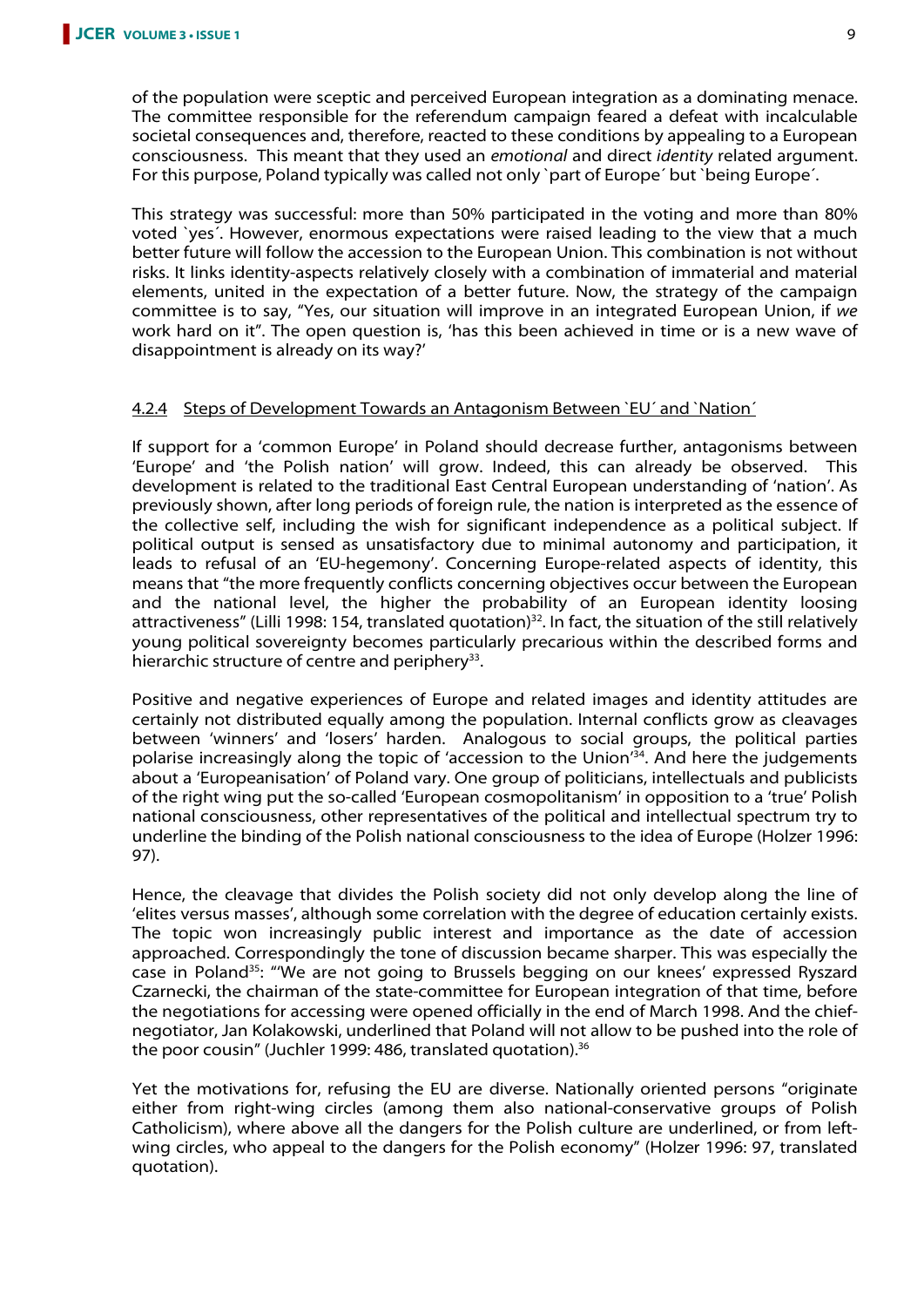Discussions about the creation of a supranational 'State of Europe' usually provoke negative reactions. An extreme right-wing view – that is possibly not able to win majorities in this form, but comes close to the core of general worries – is that no new restrictions on Polish sovereignty should be allowed. For this reason, it considered accession to the EU as being out of question. Such positions frequently constructed a remarkable equalisation of European Union and communism and named both as 'people's prisons' (Strobel 2001: 266f.).<sup>37</sup>

Strobel (2001: 277, translated quotation) assumes that "the rightist changed fundamentally the initially positive attitude of the society regarding the EU and the opening towards the West". Although it is not possible to quantify this influence, it certainly goes beyond being marginal to a considerable degree (see Strobel 2001: 280). This is also reflected by the results of public opinion polls regarding the accession to the European Union. While in 1996 79% of the representative random sample supported accession to the EU, in November 2001 it was only 49%. In 1996, 7% were explicitly against the accession, while in November 2001 this share was more than 30% (Mildenberger 2002: 3).<sup>38</sup>

The represented attitudes and ideas offer a basis for a nationally inspired counter-identity that causes problems for the 'project united Europe' particularly when it instrumentalises an antagonism between the nation and the EU. The spectrum of opinions is broad and highly diversified. But certain structures and ways of acting risk the consolidation of problems which can become more complicated as long as they are neither understood nor solved.

#### 4.2.5 Attempts of Compensation on the Basis of Alternative Identity-aspects

For the self image of a group it is of crucial importance to be more successful than others, when it comes to shared social values. If this is not the case, other dimensions of values can experience a revaluation in order to re-establish a balance. In Europe, certain economic values for example are generally highly estimated and often correlate with the distribution of political power (Lilli 1998: 144).

In the Polish case this is expressed through the question 'does the country risk its own identity by `returning to Europe´?' (Bingen 1992: 62). If Europe is equated with relativism, atheism, drugs, pornography, abortion, divorce, homosexuality – in a word, Babylon, Sodom and Gomorrha altogether (Michnik 1993; Buchowski 1997: 34f.) the conclusion can be drawn that states that Poland is `the real Europe´ and that `returning to Europe´ is the task of Western Europe and its deteriorated morals (Bingen 1992: 74). Partly, the idea of a Polish mission – which is well known from the historic images of the Polish nation and its relation to Europe – is taken up and centres around the idea of morally influencing and healing the sick Europe (Strobel 2001: 266).

#### **Conclusions**

On one side it is possible agree to Holzer, who assumes that the Polish fears and hopes are more or less comparable to the ones of the old member states. However, he modifies that for Poland, an insecurity about its role and the related positions within the EU context, remain specific (Holzer 1996: 103f.). It is obviously not enough to restrict relations within the European Union to the acceptance of formal aspects and rules, particularly if the process of European integration should not lose its basis because of inadequate specific and diffuse support. However, the structure which on several levels is perceived as being systematically asymmetrical and interpreted as hierarchical means a risk for the common project. Although interests in this project are undeniable on both sides, the potential consequences of the described difficulties are serious, even more as there are already close interdependencies between Western and East Central Europe.

Despite the complex structure of relations, how can the multidimensional national identities on the European level or regional identities on a German level favour a shared foundation of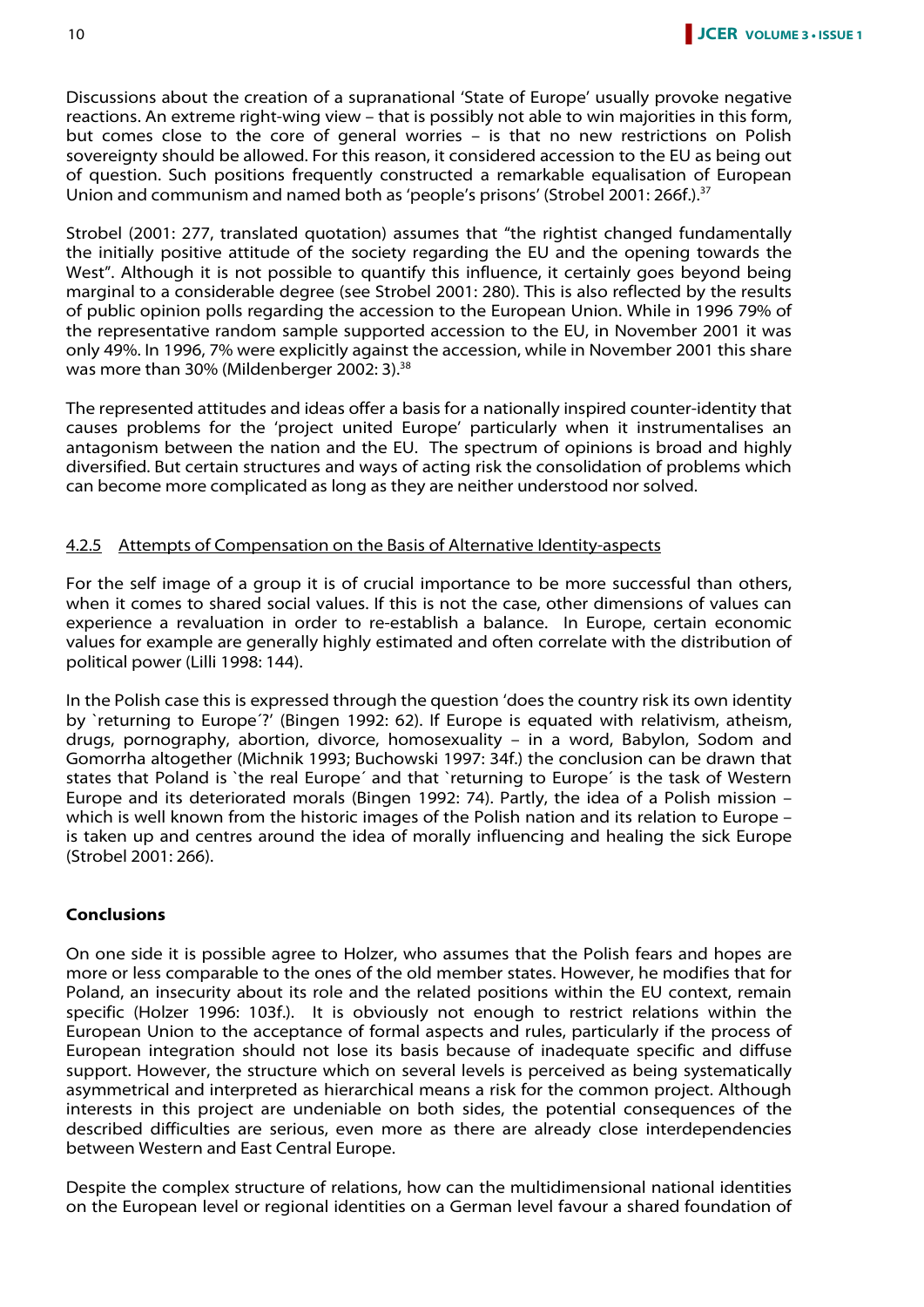new types of collective identities? The following arguments shall help answering this question. First of all, the connection of diffuse and specific support has to be considered. It seems that in the long run diffuse support cannot remain stable without specific support. This means, that an output increase – on the side of the West in Germany as well as in Europe – could contribute to avoiding the successful stabilisation of particular and exclusive identities. This is probably most realistic in fields of shared interests. But it has to be kept in mind that such decisions mainly depend on definitions and interpretations.

Two aspects have to be differentiated: while on an economic level a growing material and interests-related output probably would be assessed positively by the weaker partner, politically shared decisions made by equal partners would need to be more extensive. Partly, these two aspects stand in a substitutive relation and with both the West can express loyalty and solidarity.

In the long run the importance of power and policy related questions grow, because it implies the problem of national sovereignty, which is especially precarious for East Central Europe. Only in this way can positions be met which demand either complete sovereignty of the nation or an equal position within the all European context (Holzer 1996: 101). To a lower degree but structurally comparable, people in East Germany are concerned about possibilities of political influence. In both cases, in order to support structural change it is necessary that the same rules become valid for all players as soon as possible.

Only on these grounds can the image of a legitimate relationship be set up or stabilized respectively. This has to allow independent acting according to the special conditions and logics of life in a periphery (Woderich 1996: 96) because it is highly improbable that the economic asymmetry will be overcome within the foreseeable future.

For establishing legitimacy, loyalty and solidarity in both cases a common framework of values, norms and mutual understanding is necessary. The simple logic of a *quid pro quo* exchange is not enough (Bertelsmann Foundation 2001: 37). This would favour European identities which were less dependent on economic trends and would, also correspond with the explained East Central European type of identification structure. In this sense two aspects are of crucial importance: firstly, the idea of a nameable, distinguishable community with socalled `pre-political´ and past-related elements is necessary as well as, secondly, political and mainly future-oriented aspects.

In this context, neither a homogenised `EU-society´, nor a German equivalent with a uniform and `obligatory´ collective European identity, can be perceived as ideal. Rather, a common political and socio-economic space of communication would have to be established. Its basis has to be sufficiently stable to avoid settlements of conflicts. In this way, the developing communicative space could become the basis of a community of interpretation, which, again, could be functional for the development of new forms of identity (Gephart 1999: 167).

Coming to these decisions it is necessary to make both sides aware of the importance of their respective common project and of possible consequences – especially, because of already very far-reaching interdependencies. This, again, concerns the level of `concrete´ interests. If, however, the East European countries remain within the described multidimensional periphery, considerations of the known structural problems and second-rate `solutions´ will continue. In addition, it has to be taken into account that the development of nationalism can be influenced considerably by the logics of relations between centre and periphery (Jacyno 1994: 66). This does not only mean that shaping a common space becomes more and more difficult, but that substantial parts of responsibility for this development will have to be taken by the respective Western regions.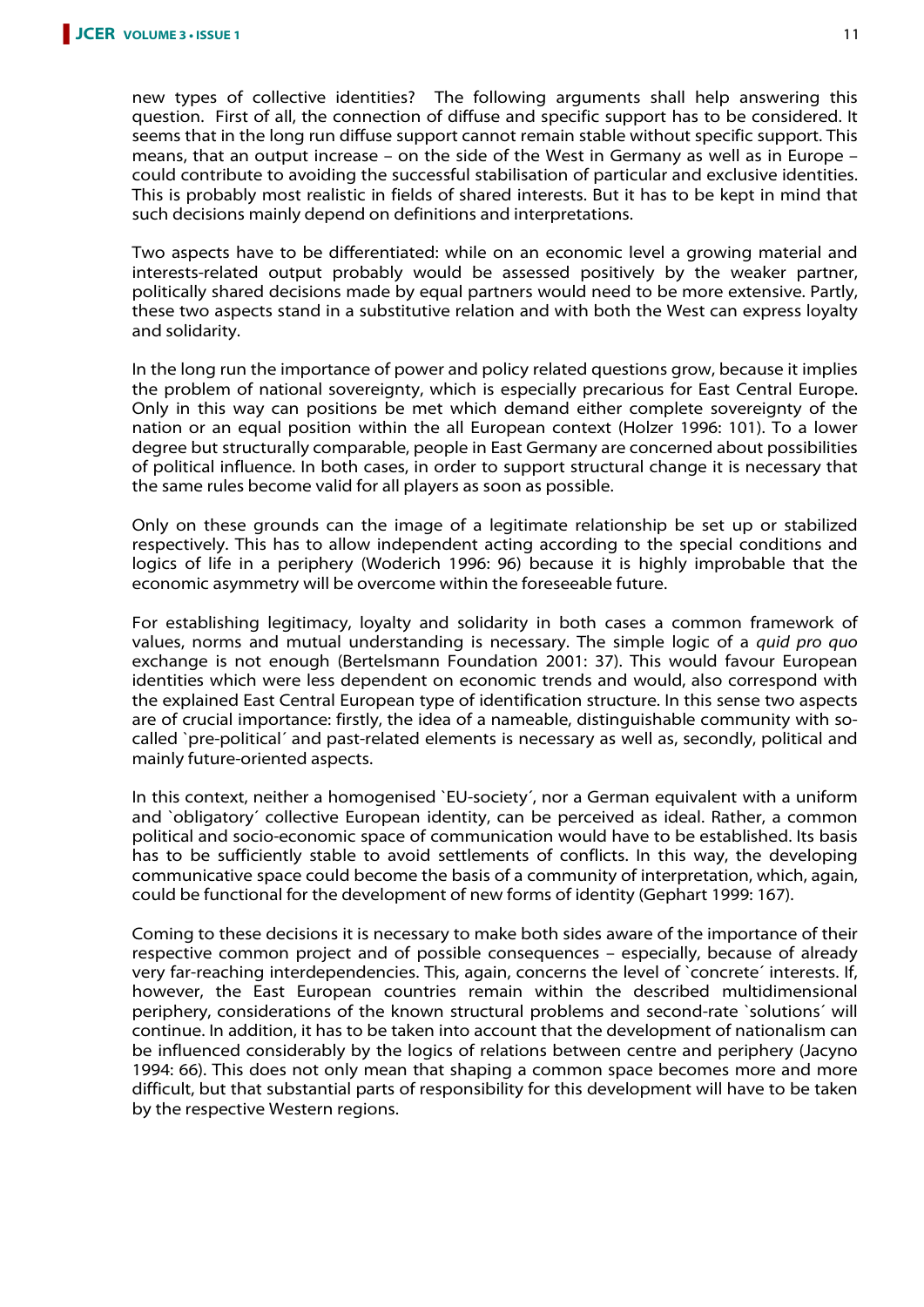#### **Notes**

<sup>1</sup> A more detailed discussion of the two terms and potential additional categories can be found in Westle 1999.

<sup>2</sup> In the German case these are the regions East- and West-Germany and European case the different new and old member states.

<sup>3</sup> The decision for this level of analysis is decisive. Easton's understanding obviously includes this interpretation: "The members of a political system who are participating in a common political community may well have different cultures and traditions or they may be entirely separate nationalities" (Easton 1965: 177).

<sup>4</sup> Such general differentiations have the advantage to abstract from concrete contents. Therefore, several aspects can be subsumed which might base on perception mainly.

<sup>5</sup> This is also a differentiation from Offe, who developed the idea of a `dilemma of simultaneity (Offe 1991).

<sup>6</sup> In 1989 75% (83%) of citizens of the European Community agreed to the statement that Poland and Hungary shall receive support of the Community for the development of economic cooperation, 74% plead for a membership of the East Central European countries when democracy has been installed (Commission of the European Communities 1989). On the other hand, in 1990 98% of the East Central Europeans agreed with the idea of joining the EC within 10 years (Commission of the European Communities 1990b). In the German-German case in spring 1990 a unification found support of nearly 80% of the FRG-citizens and of 90% of the GDR-citizens (Commission of the European Communities 1990a).

 $<sup>7</sup>$  The term `collective identity´ is defined very varyingly. I understand it as an emotional</sup> feeling or consciousness of individuals of belonging to a certain collective unity or social `lifecommunity´, which is characterised distinctively by specific features – like culture, language, history, possibly also religion and race – and therefore distinguishes itself from other collectives (Hillmann 1994: 422). It is important that the individual is chosen as a startingpoint. Additionally, the multidimensionality of the term (next to conscious perceptions of contingencies we find `naturally understood´ aspects like ethnos) and its flexibility (not all elements have to occur at the same time or equally) are relevant.

<sup>8</sup> In 1990 62% of the Czechoslovaks, 67% of the Hungarians and 77% of the Poles expressed their distrust of Russia (Commission of the European Communities 1990b). In February 2002 nearly 60% of the interviewed Poles answered `yes´ and only about 20% `no´ to the question "Will Russia in the next future (5 to 10 years) try to regain influence in our part of Europe or not?" (CBOS 2002a).

9 Today, on average only 52% of East Central Europeans view the Union positively, 18% have a negative picture. Nearly one half worries about the integration of the EU (45% in the Czech Republic, 40% in Poland, 39% in Hungary) (Commission of the European Communities 2002b). A similar picture can be observed in Eastern Germany: in 1998 60% of the Eastern Germans (and 33% of the Western Germans), expressed that there was reason for being disappointed because of the course of the unification (Noelle-Neumann/Köcher 2002: 499).

 $10$  In the East wages at the end of 2001 were on average 91,5% of the Western ones. The difference is even bigger if additional benefits and differing working hours (plus 1.7 hours in the East) are considered as well (Ministry for Labour and Social Order 2001). At the same time 87% of the East Germans claim equality in wages (Noelle-Neumann/Köcher 2002: 504).

<sup>11</sup> This will continue for 7 years: 5 years as a fixed period and afterwards another two years of interim solution.

 $12$  The EU refuses direct payments of the amount of old member-states for new memberstates. Instead, in 2004 the payments start on a level of 25% and shall become equal in 2013 (arguments can be found in: Commission of the European Communities 2002a).

 $13$  The question, if the West should show more readiness to sacrifice, in 1998 was affirmed by only 29.4% of the West-Germans (East-Germans: 67.7%), in 1991, however, it still was 51.1% of the interviewed persons. In the East, on the other hand, the approval to the opinion, that the East has to be more patient, decreased rapidly: while in 1994 57.8% of the East-Germans agreed, in 1998 it was only 39.1% (West-Germans: 87.2%) (Allbus 1998). Asked if they have the impression that the West-Germans want to contribute to the development of Eastern Germany, in 2000 47% of the East-Germans disagreed (21% , yes') (Noelle-Neumann/Köcher 2002: 502).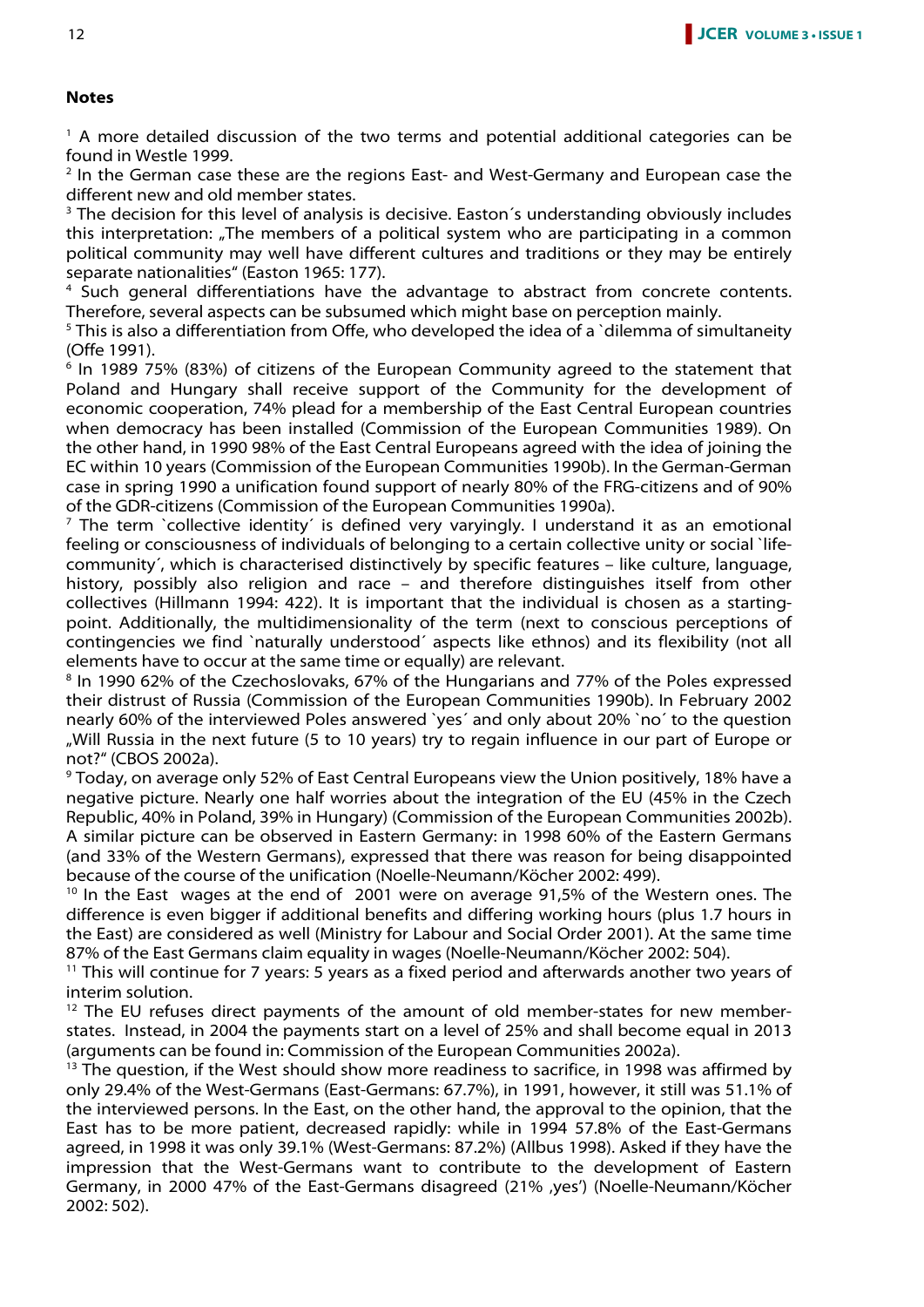<sup>14</sup> In 2002 57% of East-Germans felt like , second class-citizens' (36% did not) (Noelle-Neumann 2002: 521). All in all, the huge discrepancy between the answers to the numerous questions show a considerably different perception in the East and the West. Also, in 2000 only 51% of the East-Germans believed that the integration will be successful (61% of the West-Germans) (Noelle-Neumann/Köcher 2002: 497). 59% of the East-Germans in 2000 thought that differences and 13% stated that common features with the West predominate (West: 28% common features, 35% differences) (Noelle-Neumann/Köcher 2002: 522).

<sup>15</sup> Therefore, political forms of `desired deviance´ are observable, for example the relatively important position of the socialist (formerly communist) party in the Eastern parts of Germany. Their inclusion in regional governments is seen positively by only 19% of the West-Germans, compared to 47% of the East-Germans (Allensbach 2002).

<sup>16</sup> Significantly less East-Germans mentioned institutions when asked about what they felt pride in their country. In 1996 52.9% of the West-Germans cited the Basic Law compared to 24.1% of the East-Germans (Allbus 1998). Also, in 2000 61% of the West-Germans believed that the problems of the country can be solved with democracy, while only 33% of the East-Germans did so (Noelle-Neumann/Köcher 2000).

 $17$ This applies as a principle but with no doubt the degree of exclusion is important.

<sup>18</sup> `Obstinate' is a translation of the German word `eigensinnig'. Literally this means `with its/one´s own sense´.

 $19$ This is proved by attitudes concerning the statement "What is to become of the people in East-Germany fundamentally depends on what they are ready to achieve" (in 1998 West: 78.9%, East: 34.7%) (Allbus 1998, see footnote 13).

<sup>20</sup> One sign is the Western German tendency to perceive more `normalization´ and `mutual assimilation´ on the one hand and much less differences on the other compared to the East (e.g. Noelle-Neumann/Köcher 2002: 523).

 $21$  In 2000 in the West only 24% saw themselves as `West-Germans´ and 70% as `Germans´, while in the East 53% perceived themselves primarily as `East-Germans´ (compared to 41% `Germans´) (Noelle-Neumann 2002: 525).

 $22$  This work was oriented toward the political ideas of the Enlightenment. The constitution delegated the 'sovereignty of the nation' to the parliament. The parliament was transformed to a strong and united agency of legislation by laying down the principle of majority. Consequently it followed the principle of separation of powers and trusted the government with the executive power. This government was responsible towards the parliament. Hence a written constitutional law has been created which was placed over singular influences. This has to be named , modern'. But simultaneously the principle of the corporative state has not been touched. The political nation, that appeared as the holder of sovereignty, was not the complete people but the traditional 'nobility-nation'. This instead consisted of a few rich magnate's families and an exceedingly numerous , middle'- and , small-nobility'. The 'nobilitynation' nevertheless claimed for itself to have realised the modern, founding on principles of 'natural-right' constitution with peoples' sovereignty and national freedom (Stollberg-Rilinger 2000: 244f.).

<sup>23</sup> This ethos was able to support the communication with other suppressed peoples (but it didn't necessarily do so). Examples for this are in the 19<sup>th</sup> century internationalism of the independence movements as well as a specific Polish 'messianism', which plead for the struggle 'for your and for our freedom' (Holzer 1991: 394).

 $24$  Obviously, in the context of religion as well as ideology of the Enlightenment the bond with (Western) Europe historically quite constantly has been connected with a certain mysticism, which supported the idea of a 'quasi-natural unity'.

<sup>25</sup> In 1772, Prussia, Austria and Russia were dividing parts of Poland among themselves. In 1791 Prussia and Russia did the same, 1795 Prussia and Austria, whereby as a consequence of the last division Poland disappeared completely off the map.

<sup>26</sup>This turn is interpreted by several East Central European authors primarily as an externally dominated aspect. Krasnodebski for example writes: "The Poles have been increasingly considered a big ethnic group without the right of political sovereignty. They changed from being a nation to being an ethny – though this was on no account a self-chosen way" (Krasnodebski 1995, 246, translated quotation). Such a judgement of the history, however, implies the risk of overly extensive externalisation of responsibility for structural changes –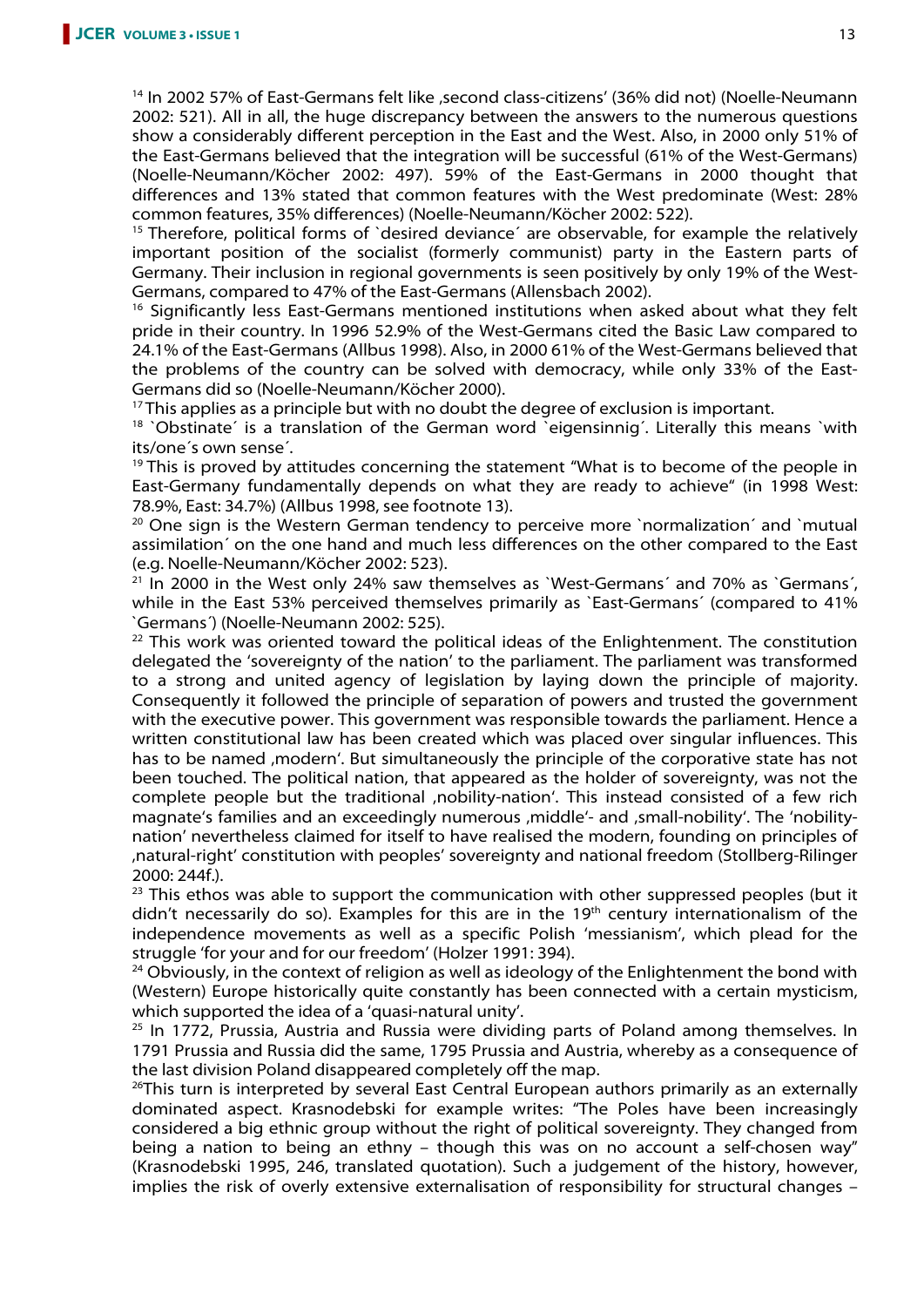with a potentially problematic impact on the present-day situation. But: Under such circumstances an exclusive self-definition is certainly more probable, but not inevitable.

 $27$  Indeed, Poland achieved national sovereignty in 1918, but it didn't subsist in a democratic form until the marching in of the Nazi-Germans in 1939. In 1926 Józef Piłsudski with the support of the military triggered a coup d'état, established an only seemingly democratic, authoritarian regime and governed as a dictator until his death in 1935.

 $28$  This is one of the most problematic arenas within the EU – also independently of the enlargement.

 $29$  In accordance Polish farmers judge the relations with the EU most critically: 79% believe that mostly the EU has had advantages so far. 82% of them expect future disadvantages of the integration (CBOS 2002c: 5ff.). 56% of the Poles (and 86% of the Polish farmers) agreed that the country should insist on the whole amount of agrarian subventions, even if the negotiations would fail and Poland would have to remain outside the EU (CBOS 2002b).

<sup>30</sup> This certainly is also a well-known feeling of Western populations in this context.

<sup>31</sup> Additionally this meets a certain disillusionment on the side of the West: "The initial euphoria in the East of Europe changed to rage and anxiety, in the centre to frustration and in the West to nervosity and impatience" (Glotz 1992, 51, translated quotation).

 $32$  A famous Polish intellectual (with Solidarnosc-roots), Adam Michnik, stated, "that the term 'European' in Poland sounds more and more like an invective and is used in political debates as a synonym for 'cosmopolitan who despises his own nation' (cited after Krasnodebski 1993: 267, translated quotation).

<sup>33</sup> Related to this question Srubar mentions "the fear of the East Central European countries that under these conditions they might become a periphery of the EU (…) – perhaps because of their growing dependence on the compensation-payments they could find themselves in the role of receivers of social security at the edge of the Union" (Srubar 1995: 684, translated quotation).

 $34$  Mildenberger states that the topic of Europe in politics  $n$  at the latest since the elections in September 2001 (…) became subject of a polarized and polemic debate between government and opposition, but also within the Polish society" (Mildenberger 2002: 6, translated quotation).

<sup>35</sup> But also in Hungary and the Czech Republic such comments get louder. Vaclav Klaus published on his homepage (9.5.2001, www.klaus.cz) the following: "As a citizen of a nonmember state of the EU I have to accept that – unfortunately – membership respectively nonmembership became a factor of differentiation that shows, which country is a normal, according to the standard (or standardised), adult, obedient country and which one isn't. (…) For this reason we have no other choice but endeavouring ourselves with maximal intensity to a possibly fast membership – and that notwithstanding our attitudes toward the presentday model of European unification and its hidden ideology. (…) However, I'm convinced that the member states are interested in keeping the status quo as long as possible. Let's disregard rhetorics, the non-member states for them are fully accessible and they have the full possibility to realise their comparative advantages in a one-sided and for them painless way".

<sup>36</sup> At this point, the problematic combination of political and economic aspects becomes evident, because in the context of the accessions a close correlation between some loss of sovereignty and material compensation exists: "the EU is already sold to the Central European public (…) as an exchange in which dissolving sovereignties and clear subordination to the center are compensated with invitations to a cash window in Brussels" (Tamás 2001: 6).

<sup>37</sup> Strobel writes further: "Andrzej Lepper, chairman of the self-help-organisation, Samoobrona' (i.e. self-defence, A.S.K.), that is popular among peasants, called the EU plastically and deterrently a 'new kolkhos'. The differences to the status quo ante were only that the former one had his place of residence in Moscow, whereas the current one were directed from Brussels" (Strobel 2001: 278, translated quotation).

<sup>38</sup> This corresponds with results from the whole East Central European region: 45% in the Czech Republic, 40% in Poland and 39% in Hungary worry about the EU-Integration in general (Kommission der Europäischen Gemeinschaften 2002).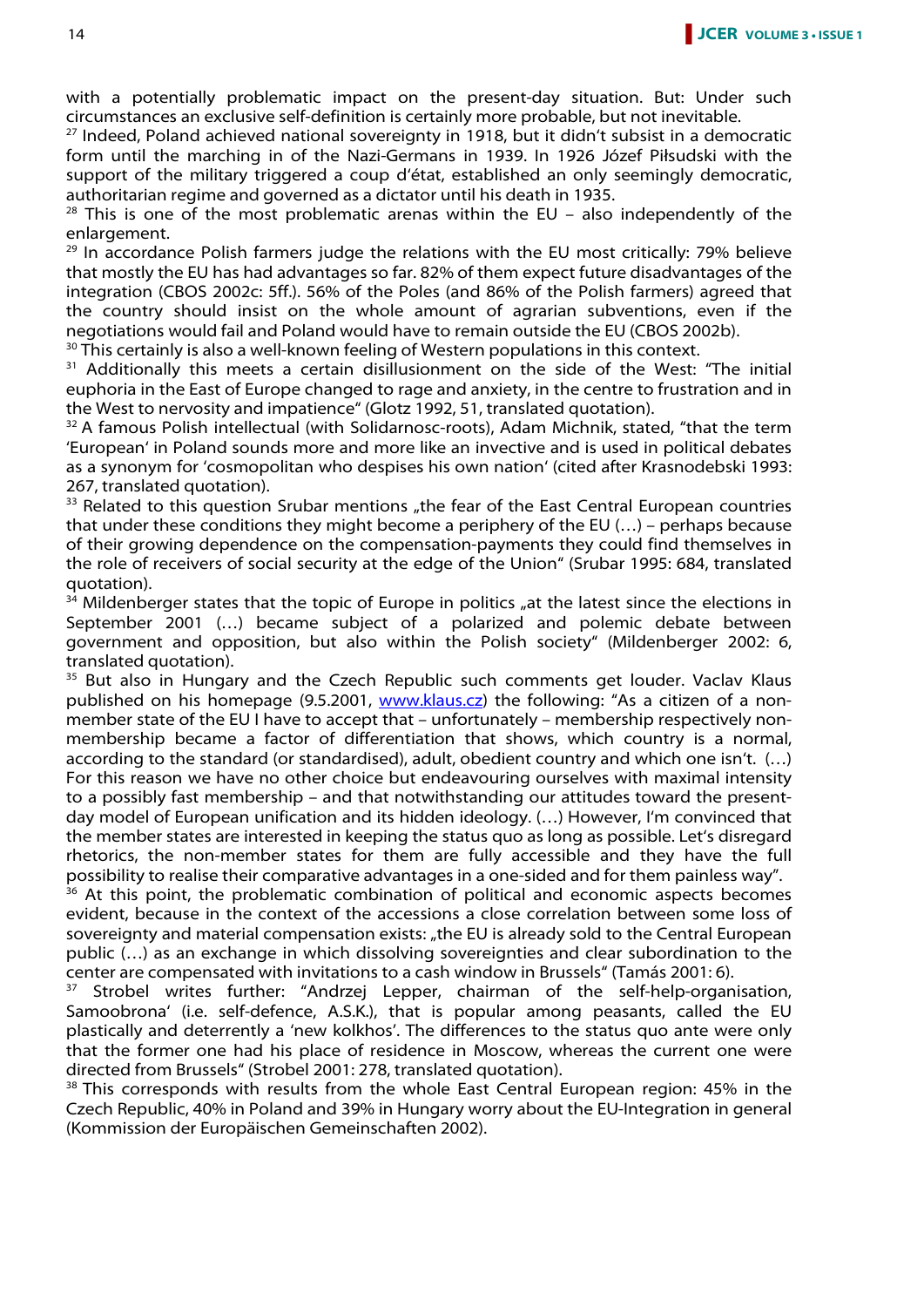#### **References**

Allbus (1998). Online Codebuch. www.gesis.org/Datenservice/allbus/Guide.htm

Allensbach (ed.) (2002). Rot-rote Koalition in Berlin stößt in der Bevölkerung auf Ablehnung. Allenbacher Berichte Nr. 3, www.ifd-allensbach.de

Bafoil, F. (1995). 'Systemumbruch in Ostdeutschland und Polen zwischen außengesteuerter Integration und endogener Systemveränderung,' in Wollmann, Hellmut/ Wiesenthal, Helmut/ Bönker, Frank (eds.) Transformation sozialistischer Gesellschaften: Am Ende des Anfangs. Opladen: Westdeutscher Verlag, pp. 597-608.

Bergem, Wolfgang (1999). 'Kultur als Identitätsgenerator in ostdeutschen Regionen. Zum Verhältnis von Integration und Differenz im vereinten Deutschland',in Reese-Schäfer, Walter (ed.) Identität und Interesse. Der Diskurs der Identitätsforschung. Opladen: Leske + Budrich, pp. 181-205.

Bertelsmann Foundation and Center for Applied Policy Research (ed.) (2001). Thinking Enlarged. The Accession Countries and the Future of the European Union. Villa Faber Group on the Future of the EU. http://europa.eu.int/futurum/documents/other/oth001101ter\_en.pdf

Bingen, Dieter (1992). 'Demokratisierung und Nationalismus in Polen', in Mommsen, Margareta (ed.) Nationalismus in Osteuropa. Gefahrvolle Wege in die Demokratie. München: Beck, pp. 47-76.

Buchowski, Michal (1997). 'Neue kollektive Identitäten in Mittel- und Osteuropa. Zur Dialektik europäischer Identitäten', WeltTrends,15, pp. 25-37.

CBOS (2002a). Opinions on the European Commission's negotiation position on payments for farmers. www.cbos.com.pl/ENGLISH/OPINIA/2002/02\_2002.pdf

CBOS (2002b). About negotiations with the EU on agriculture. www.cbos.com.pl/ENGLISH/OPINIA/2002/05\_2002.pdf

CBOS (2002c). Opinie o integracji Polski z Unia Europejska. BS/59. www.cbos.com.pl/cbos\_pl.htm, (wyniki, rok 2002) (accessed 31.8.2002).

Commission of the European Communities (ed.) (1989). Eurobarometer Nr. 32, December.

Commission of the European Communities (ed.) (1990a). Eurobarometer Nr. 33, June.

Commission of the European Communities (ed.) (1990b). Eurobarometer Nr. 34, December.

Commission of the European Communities (ed.) (2001). Eurobarometer Nr. 55, Spring.

Commission of the European Communities (ed.) (2002a). Erweiterung und Landwirtschaft: Die erfolgreiche Integration der neuen Mitgliedsstaaten in die GAP. Diskussionspapier, Brüssel. http://auswaertiges-amt.de/www/de/infoservice/download/pdf/eu/landwirtschaft.pdf

Commission of the European Communities (ed.) (2002b). Eurobarometer der Kandidatenländer 2001, March.

Ders. (2000). 'Allgegenwärtig, ungreifbar. Zur Entdeckung ostdeutscher Identitätsbildungen in Befunden der Umfrageforschung', Berliner Debatte Initial 11/3, pp. 103-116.

Easton, David (1965). A Framework of Political Analysis. New York: Prentice-Hall.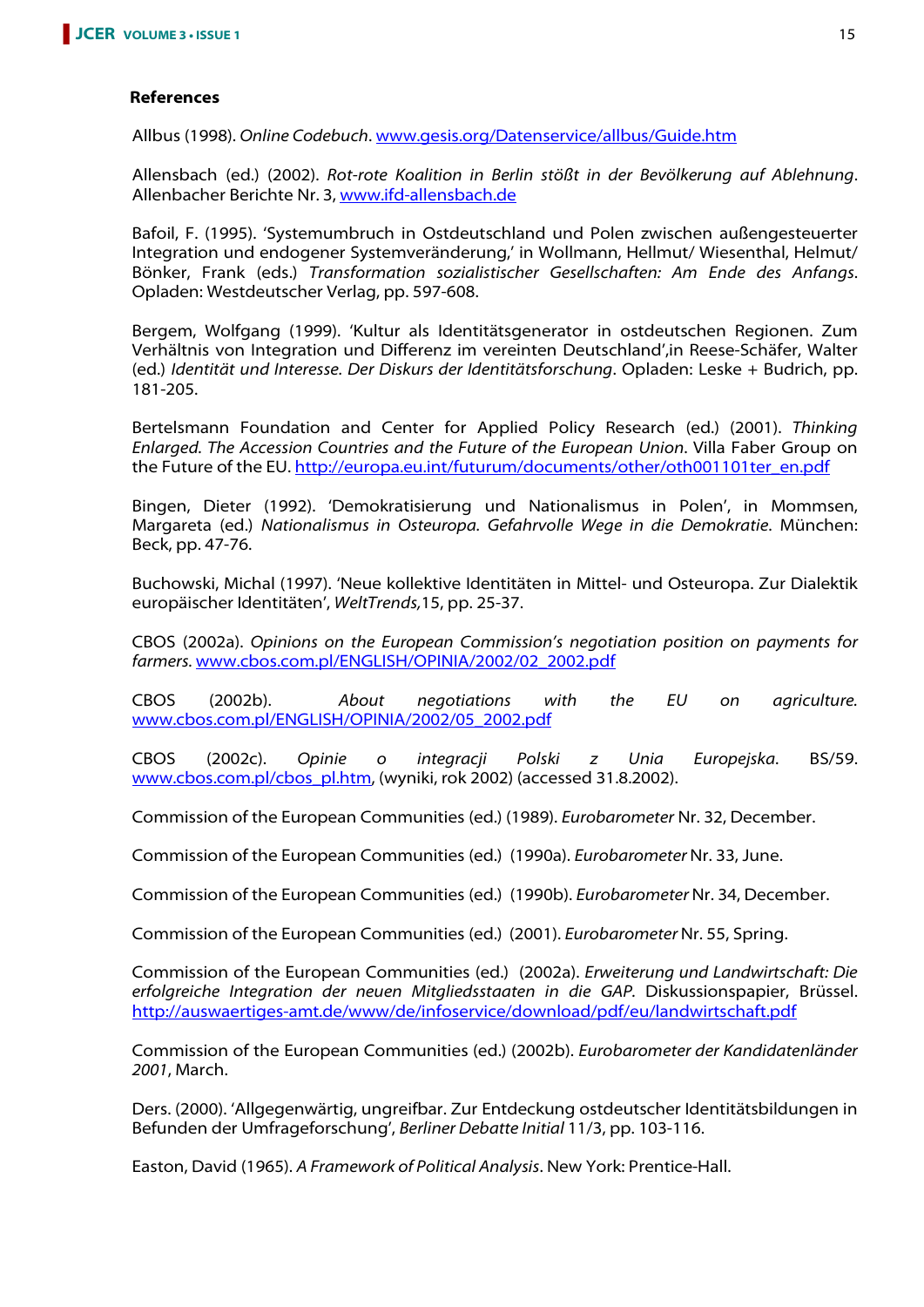Gephart, Werner (1999). 'Zur sozialen Konstruktion europäischer Identität. Symbolische Defizite und europäische Realitäten', in Gephart, Werner/ Saurwein, Karl-Heinz (ed.) Gebrochene Identitäten. Opladen: Leske + Budrich, pp. 143-168.

Hillmann, Karl-Heinz (1994). Wörterbuch der Soziologie. Stuttgart: Kröner.

Holzer, Jerzy (1991). 'Die politische Kultur Polens: Geschichte und Gegenwart', Zeitschrift für Politik 4 (38), pp. 392-405.

Holzer, Jerzy (1996). 'Polen in Europa: Zentrum oder Peripherie?', in Bundeszentrale für politische Bildung (ed.) Europabilder in Mittel- und Osteuropa. Bonn, pp. 87-104.

Jacyno, Malgorzata (1994). 'Center and Periphery – Continuity and Change', in Jawlowska, Aldona/ Kempny, Marian (ed.) Cultural Dilemmas of Post-Communist Societies. Warschau: IFiS, pp. 59-68.

Jaworski, Rudolf (1992). 'Leben mit Geschichte', in Kobylinska, Ewa/ Lawaty, Andreas/ Stephan, Rüdiger (ed.) Deutsche und Polen. München/ Zürich: Piper, pp. 15-22.

Klunkert, Susanne (1996). 'Europabilder in Mittel- und Osteuropa: Vom Wunschbild zum Abbild der europapolitischen Realität', in Bundeszentrale für politische Bildung (ed.) Europabilder in Mittel- und Osteuropa. Bonn: Europa-Union-Verlag, pp. 231-247.

Krasnodebski, Zdislaw (1993). 'Polens Rückkehr nach Europa', in Schäfers, Bernhard (ed.) Lebensverhältnisse und soziale Konflikte im neuen Europa. 26. Dt. Soziologentag. Frankfurt a.M.: Campus, pp. 267-272.

Krasnodebski, Zdislaw (1999). 'Modernisierung und Zivilisierung in Polen. Tradition und Gegenwart', in Krasnodebski, Zdislaw/ Städtke, Klaus/ Garsztecki, Stefan (ed.) Kulturelle Identität und sozialer Wandel in Osteuropa: Das Beispiel Polen. Hamburg: Krämer, pp. 69-108.

Leipold, Helmut (2000). 'Offene Ordnungsprobleme einer Osterweiterung der EU', in Paraskewopoulos, Spiridon (ed.) (2000) Die Osterweiterung der Europäischen Union. Chancen und Perspektiven. Berlin: Duncker u. Humblot, pp. 41-60.

Lilli, Waldemar (1998). 'Europäische Identität: Chancen und Risiken ihrer Verwirklichung aus einer sozialpsychologischen Grundlagenperspektive', in König, Thomas (ed.) Mannheimer Jahrbuch für europäische Sozialforschung. Band 3: Europa der Bürger? Frankfurt a.M.: Campus, pp. 139-158.

Löwenthal, Richard (1985). 'Die Gemeinsamkeiten des geteilten Europa', in Weidenfeld, Werner (ed.) Die Identität Europas. München/ Wien: Bundeszentrale für politische Bildung, pp. 43-65.

Mildenberger, Markus (2002). 'Die Europadebatte in Politik und Öffentlichkeit der ostmitteleuropäischen EU-Kandidatenländer', Aus Politik und Zeitgeschichte B 1-2, pp. 3-10.

Ministry of labour and social order (ed.) (2001). Tarifvertragliche Arbeitsbedingungen im Jahr 2001. http://www.bma.de/data/64952CFADCC14089B09E7D833E8E36F3.0.pdf

Noelle-Neumann, Elisabeth (2000). 'Die Deutschen haben die Probe als Nation bestanden. Die Wiedervereinigung ist aber noch nicht abgeschlossen', FAZ Nr.225 vom 27.9.2000, p. 5.

Noelle-Neumann, Elisabeth/ Köcher, Renate (2002). Allensbacher Jahrbuch der Demoskopie 1998-2002. München: Saur.

Offe, Claus (1991). 'Das Dilemma der Gleichzeitigkeit', Merkur 505/45, pp. 278-292.